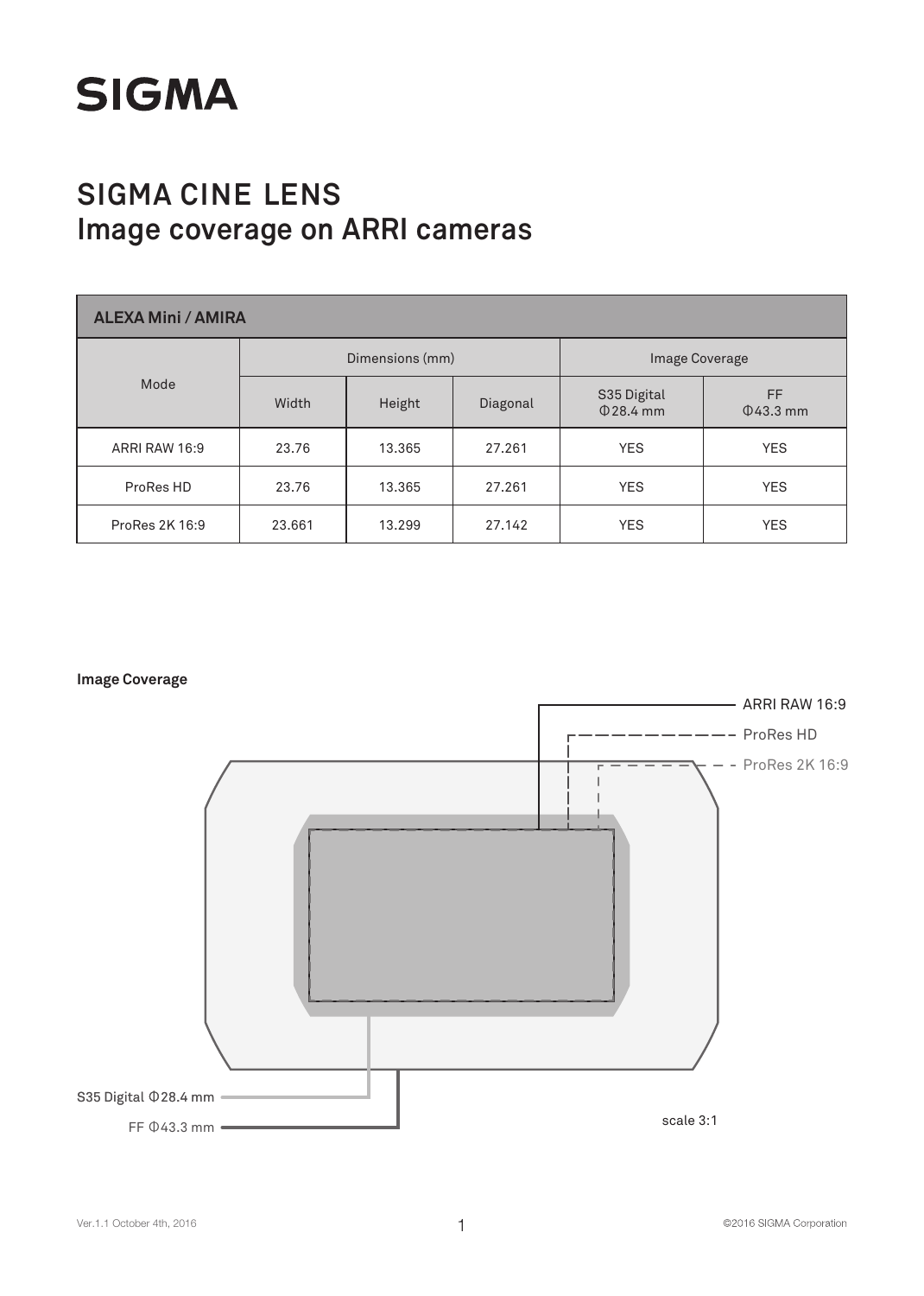

| URSA 4.6K / URSA Mini 4.6K / URSA Mini Pro 4.6K |                 |           |                               |                       |            |  |  |  |
|-------------------------------------------------|-----------------|-----------|-------------------------------|-----------------------|------------|--|--|--|
|                                                 | Dimensions (mm) |           |                               | Image Coverage        |            |  |  |  |
| Resolution                                      | Height<br>Width | Diagional | S35 Digital<br>$\Phi$ 28.4 mm | FF.<br>$\Phi$ 43.3 mm |            |  |  |  |
| 4.6K                                            | 25.34           | 14.25     | 29.1                          | NO.                   | <b>YES</b> |  |  |  |
| 4.6K 2.4:1                                      | 25.34           | 10.56     | 27.46                         | <b>YES</b>            | <b>YES</b> |  |  |  |

**Image Coverage**

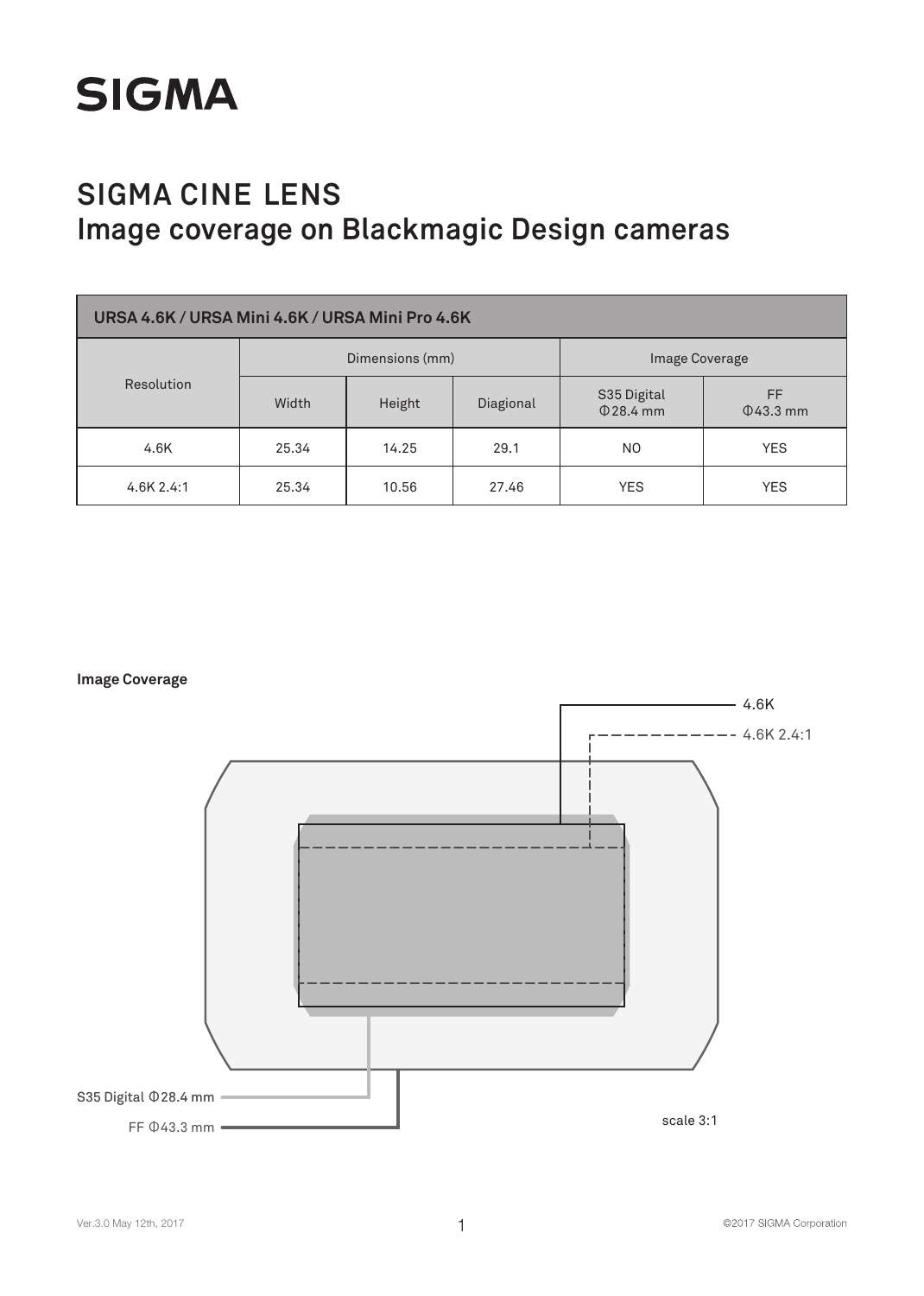

| URSA 4.6K / URSA Mini 4.6K / URSA Mini Pro 4.6K |                 |        |           |                               |                       |  |  |  |
|-------------------------------------------------|-----------------|--------|-----------|-------------------------------|-----------------------|--|--|--|
|                                                 | Dimensions (mm) |        |           | <b>Image Coverage</b>         |                       |  |  |  |
| Resolution                                      | Width           | Height | Diagional | S35 Digital<br>$\Phi$ 28.4 mm | FF.<br>$\Phi$ 43.3 mm |  |  |  |
| 4K 16:9                                         | 22.53           | 12.67  | 25.85     | <b>YES</b>                    | <b>YES</b>            |  |  |  |
| 4K DCI                                          | 22.53           | 11.88  | 25.47     | <b>YES</b>                    | <b>YES</b>            |  |  |  |

**Image Coverage**

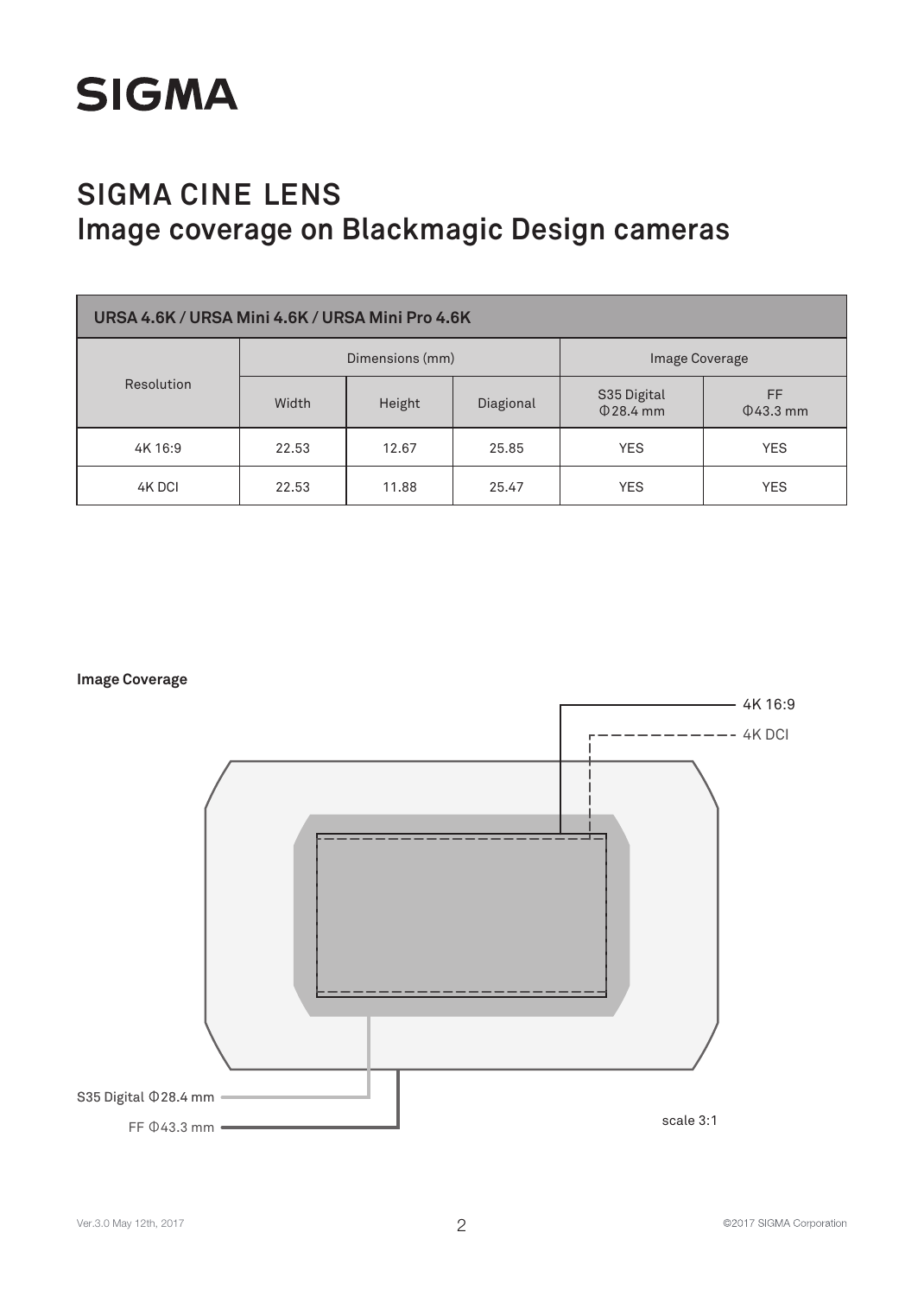

| URSA 4.6K / URSA Mini 4.6K / URSA Mini Pro 4.6K |                 |        |           |                               |                       |  |  |  |
|-------------------------------------------------|-----------------|--------|-----------|-------------------------------|-----------------------|--|--|--|
|                                                 | Dimensions (mm) |        |           | Image Coverage                |                       |  |  |  |
| Resolution                                      | Width           | Height | Diagional | S35 Digital<br>$\Phi$ 28.4 mm | FF.<br>$\Phi$ 43.3 mm |  |  |  |
| 2K 16:9                                         | 11.26           | 6.34   | 12.92     | <b>YES</b>                    | <b>YES</b>            |  |  |  |
| 2K DCI                                          | 11.26           | 5.94   | 12.73     | <b>YES</b>                    | <b>YES</b>            |  |  |  |



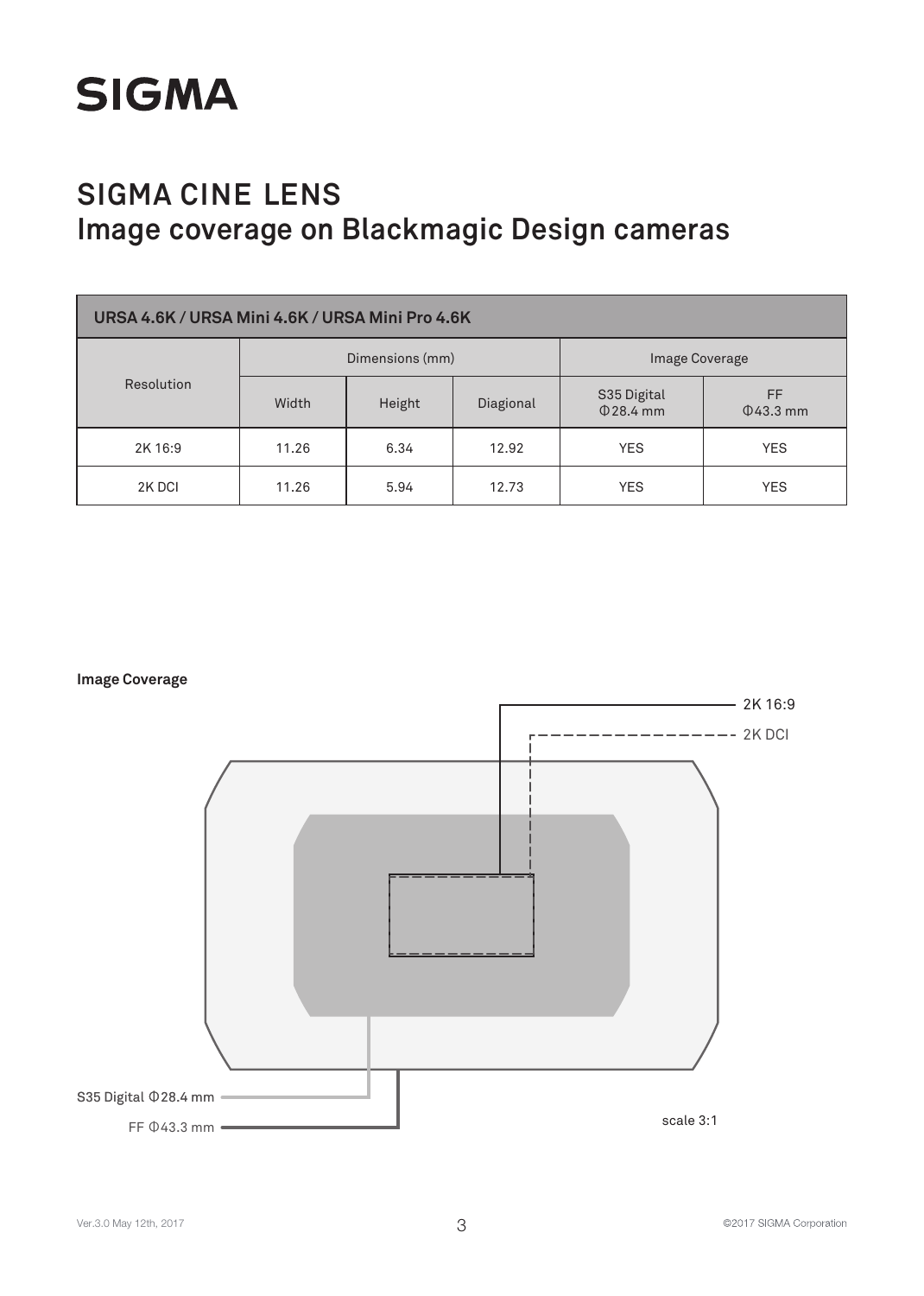

| <b>Blackmagic Production Camera / URSA 4K</b> |       |                 |           |                            |                      |  |  |
|-----------------------------------------------|-------|-----------------|-----------|----------------------------|----------------------|--|--|
|                                               |       | Dimensions (mm) |           | <b>Image Coverage</b>      |                      |  |  |
| Resolution                                    | Width | Height          | Diagional | S35 Digital<br>$Q$ 28.4 mm | FF<br>$\Phi$ 43.3 mm |  |  |
| 4K                                            | 21.12 | 11.88           | 24.2      | <b>YES</b>                 | <b>YES</b>           |  |  |



©2017 SIGMA Corporation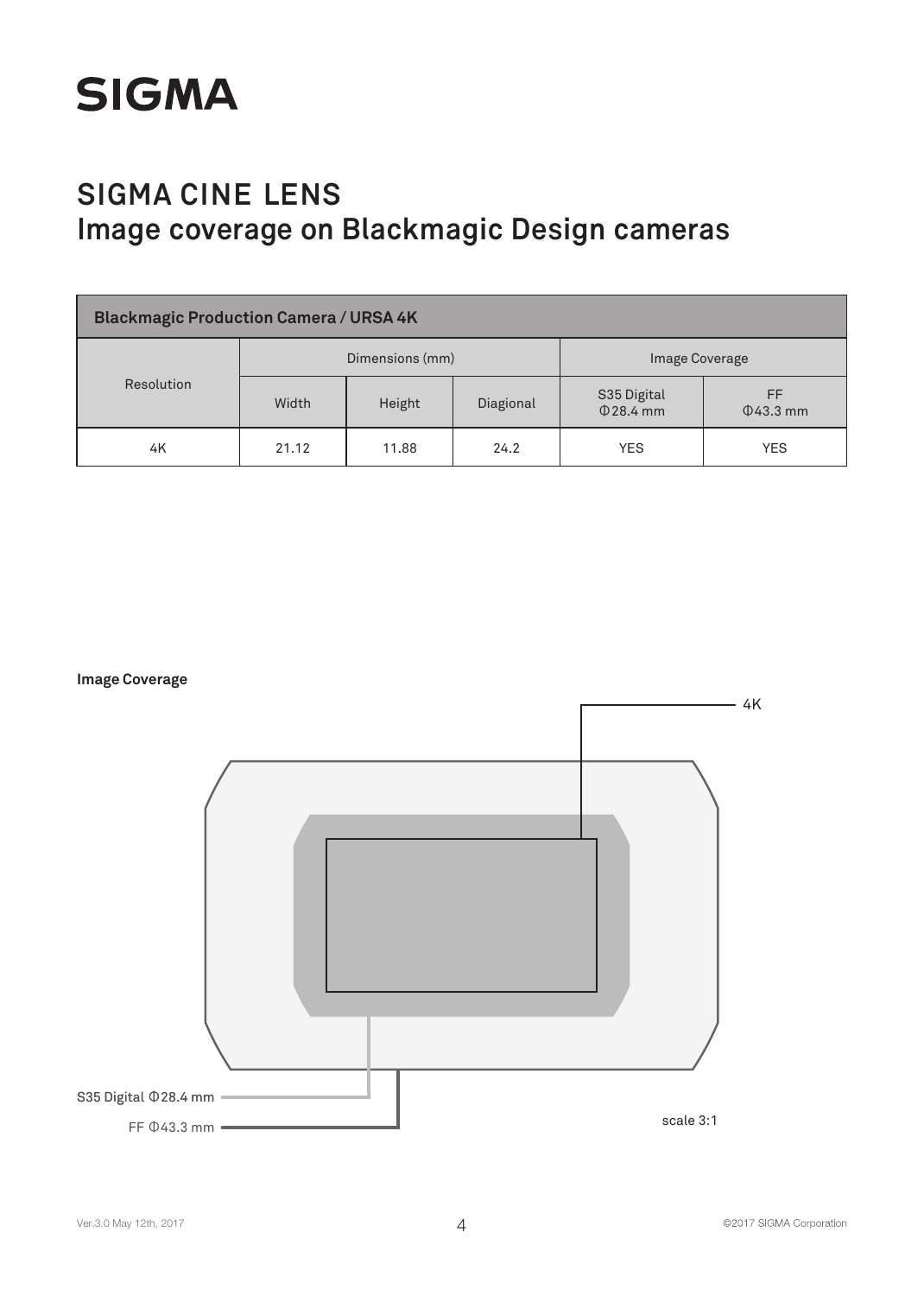

| C300 Mark II / C300 / C100 Mark II / C100 |       |                 |           |                            |                      |  |  |  |
|-------------------------------------------|-------|-----------------|-----------|----------------------------|----------------------|--|--|--|
|                                           |       | Dimensions (mm) |           | Image Coverage             |                      |  |  |  |
| Resolution                                | Width | Height          | Diagional | S35 Digital<br>$Q$ 28.4 mm | FF<br>$\Phi$ 43.3 mm |  |  |  |
| 4K, FHD                                   | 24.6  | 13.8            | 28.2      | <b>YES</b>                 | <b>YES</b>           |  |  |  |

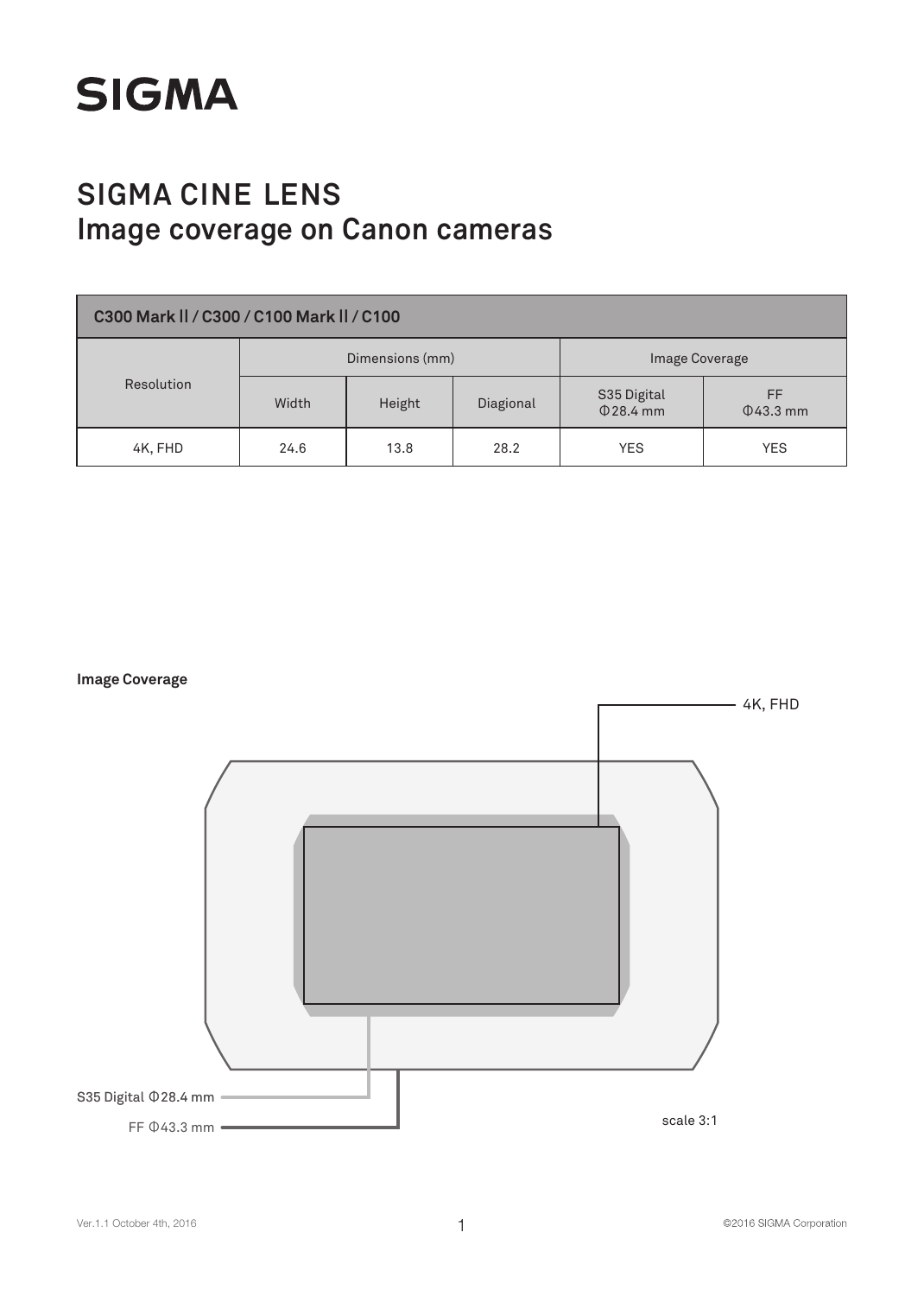

# **SIGMA CINE LENS Image coverage on Panasonic cameras**

| <b>VARICAM PURE / VARICAM 35 / VARICAM LT</b> |                 |        |          |                               |                       |  |  |  |
|-----------------------------------------------|-----------------|--------|----------|-------------------------------|-----------------------|--|--|--|
|                                               | Dimensions (mm) |        |          | Image Coverage                |                       |  |  |  |
| Mode                                          | Width           | Height | Diagonal | S35 Digital<br>$\Phi$ 28.4 mm | FF.<br>$\Phi$ 43.3 mm |  |  |  |
| 4K/2K                                         | 24.576          | 12.960 | 27.784   | <b>YES</b>                    | <b>YES</b>            |  |  |  |
| UHD/HD                                        | 23,040          | 12.960 | 26.435   | <b>YES</b>                    | <b>YES</b>            |  |  |  |



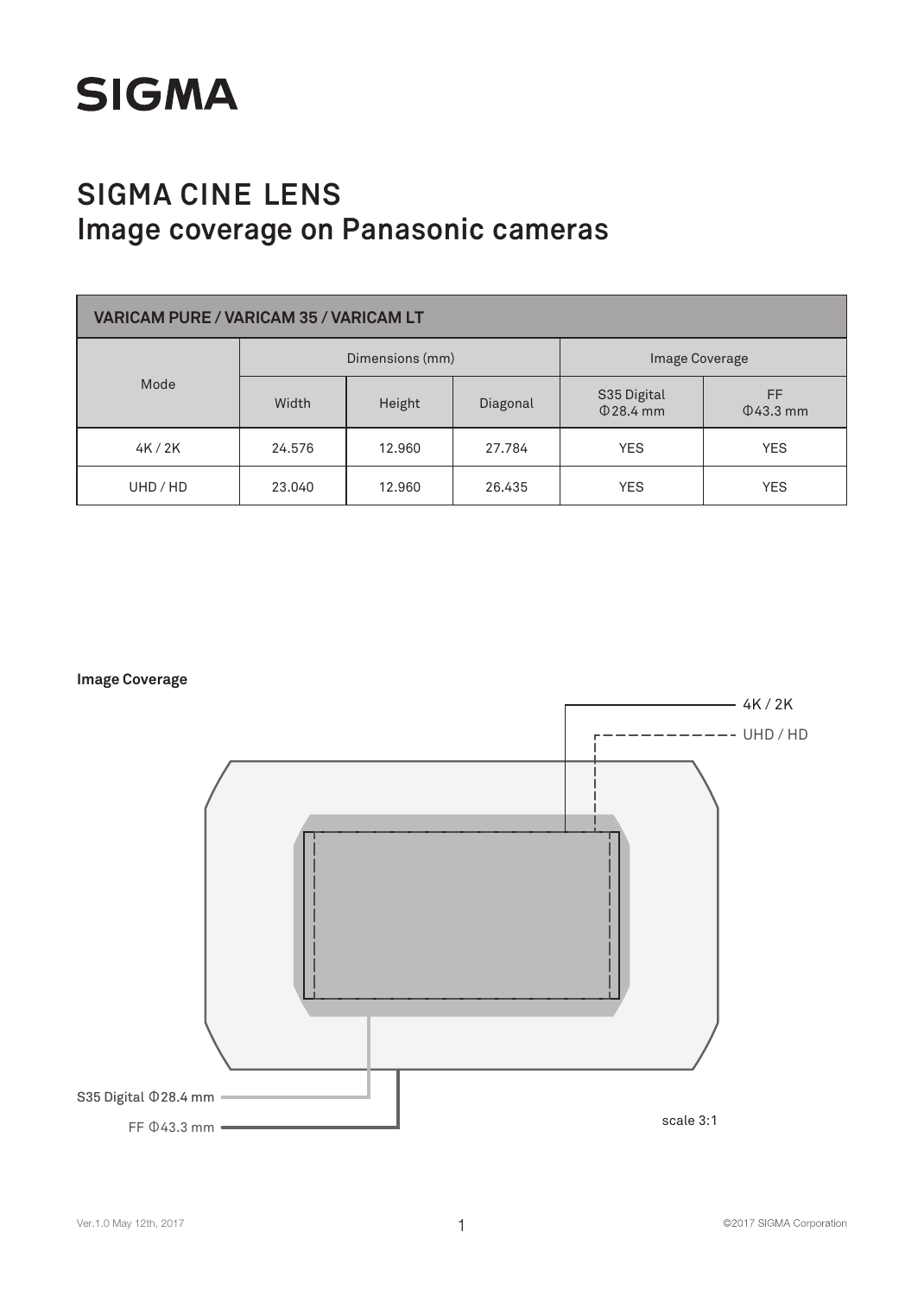

# **SIGMA CINE LENS Image coverage on Vision Research Phantom cameras**

| <b>Phantom Flex 4K</b> |                 |        |          |                               |                       |  |  |  |
|------------------------|-----------------|--------|----------|-------------------------------|-----------------------|--|--|--|
|                        | Dimensions (mm) |        |          | Image Coverage                |                       |  |  |  |
| Mode                   | Width           | Height | Diagonal | S35 Digital<br>$\Phi$ 28.4 mm | FF.<br>$\Phi$ 43.3 mm |  |  |  |
| Full Res (4096×2304)   | 27.6            | 15.5   | 31.7     | N <sub>O</sub>                | <b>YES</b>            |  |  |  |
| 4K (4096×2160)         | 27.6            | 14.5   | 31.2     | N <sub>O</sub>                | <b>YES</b>            |  |  |  |
| HD (1920×1080)         | 13.0            | 7.3    | 14.9     | <b>YES</b>                    | <b>YES</b>            |  |  |  |



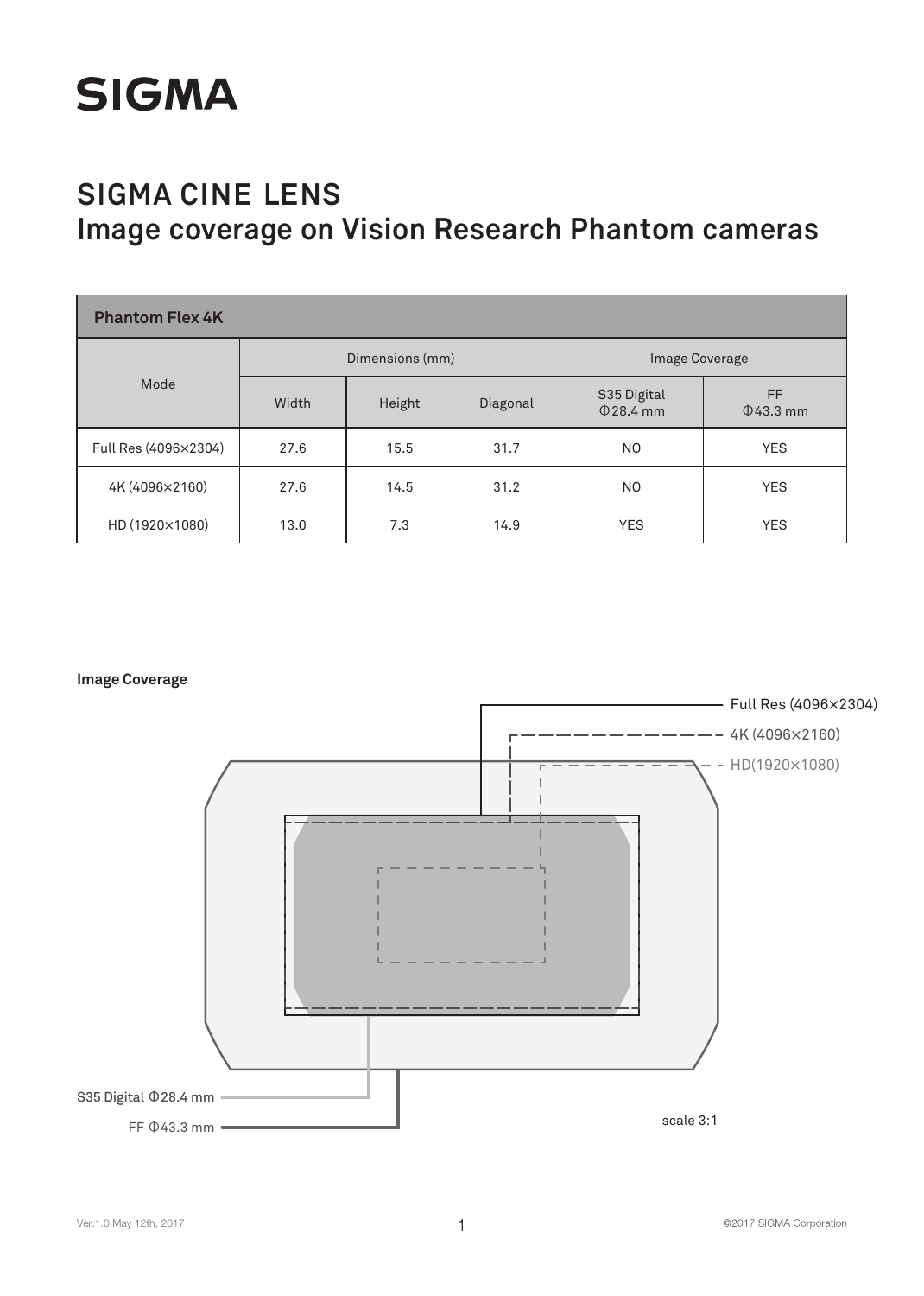

| <b>WEAPON/EPIC-W 8K S35 HELIUM</b> |       |                 |          |                            |                       |  |  |  |
|------------------------------------|-------|-----------------|----------|----------------------------|-----------------------|--|--|--|
|                                    |       | Dimensions (mm) |          |                            | Image Coverage        |  |  |  |
| Resolution                         | Width | Height          | Diagonal | S35 Digital<br>$Q$ 28.4 mm | FF.<br>$\Phi$ 43.3 mm |  |  |  |
| 8KFF                               | 29.90 | 15.77           | 33.80    | N <sub>O</sub>             | <b>YES</b>            |  |  |  |
| 8K 2:1                             | 29.90 | 14.95           | 33.43    | NO.                        | <b>YES</b>            |  |  |  |
| 8K 2.4:1 (WS)                      | 29.90 | 12.61           | 32.45    | N <sub>O</sub>             | <b>YES</b>            |  |  |  |
| 8K 16:9 (HD)                       | 28.03 | 15.77           | 32.16    | N <sub>O</sub>             | <b>YES</b>            |  |  |  |



©2017 SIGMA Corporation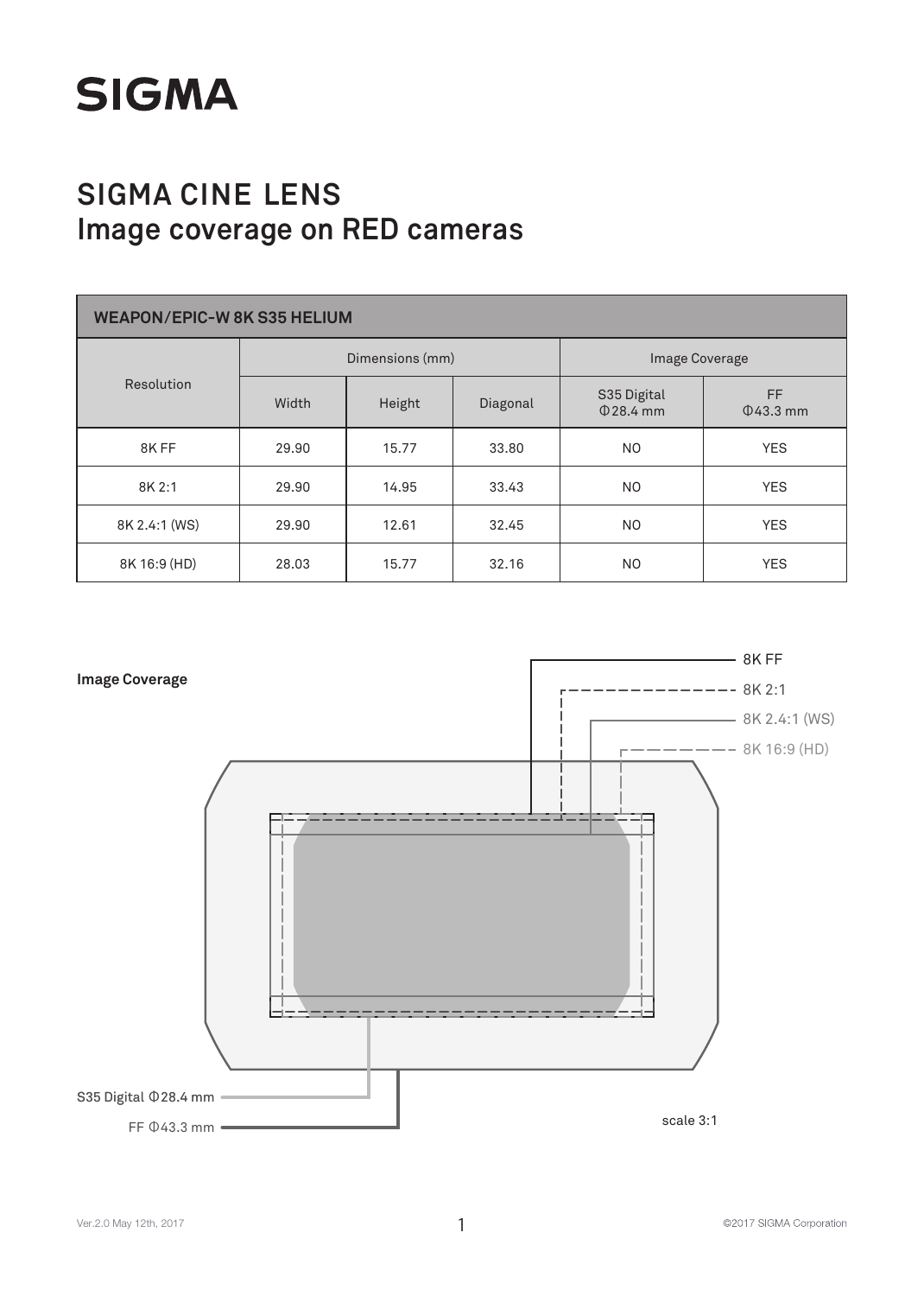

| <b>WEAPON/EPIC-W 8K S35 HELIUM</b> |       |                 |          |                            |                       |  |  |  |
|------------------------------------|-------|-----------------|----------|----------------------------|-----------------------|--|--|--|
|                                    |       | Dimensions (mm) |          |                            | Image Coverage        |  |  |  |
| Resolution                         | Width | Height          | Diagonal | S35 Digital<br>$Q$ 28.4 mm | FF.<br>$\Phi$ 43.3 mm |  |  |  |
| 6K FF                              | 22.43 | 11.83           | 25.35    | <b>YES</b>                 | <b>YES</b>            |  |  |  |
| 6K 2:1                             | 22.43 | 11.21           | 25.07    | <b>YES</b>                 | <b>YES</b>            |  |  |  |
| 6K 2.4:1 (WS)                      | 22.43 | 9.46            | 24.34    | <b>YES</b>                 | <b>YES</b>            |  |  |  |
| 6K 16:9 (HD)                       | 21.02 | 11.83           | 24.12    | <b>YES</b>                 | <b>YES</b>            |  |  |  |

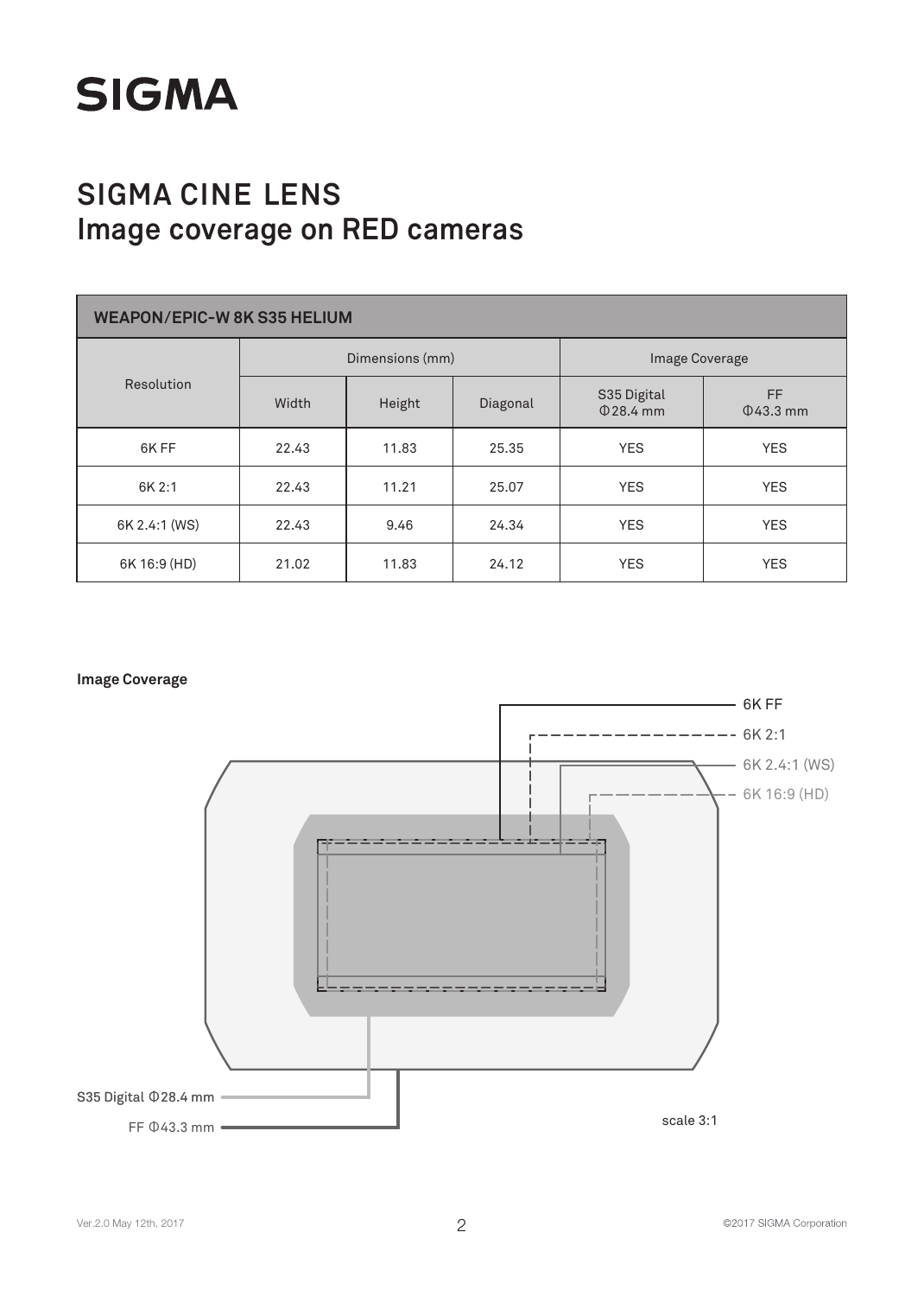

| <b>WEAPON/EPIC-W 8K S35 HELIUM</b> |       |                 |          |                            |                       |  |  |  |
|------------------------------------|-------|-----------------|----------|----------------------------|-----------------------|--|--|--|
|                                    |       | Dimensions (mm) |          |                            | Image Coverage        |  |  |  |
| Resolution                         | Width | Height          | Diagonal | S35 Digital<br>$Q$ 28.4 mm | FF.<br>$\Phi$ 43.3 mm |  |  |  |
| 4K FF                              | 14.95 | 7.88            | 16.90    | <b>YES</b>                 | <b>YES</b>            |  |  |  |
| 4K2:1                              | 14.95 | 7.48            | 16.72    | <b>YES</b>                 | <b>YES</b>            |  |  |  |
| 4K 2.4:1 (WS)                      | 14.95 | 6.31            | 16.23    | <b>YES</b>                 | <b>YES</b>            |  |  |  |
| 4K 16:9 (HD)                       | 14.02 | 7.88            | 16.08    | <b>YES</b>                 | <b>YES</b>            |  |  |  |

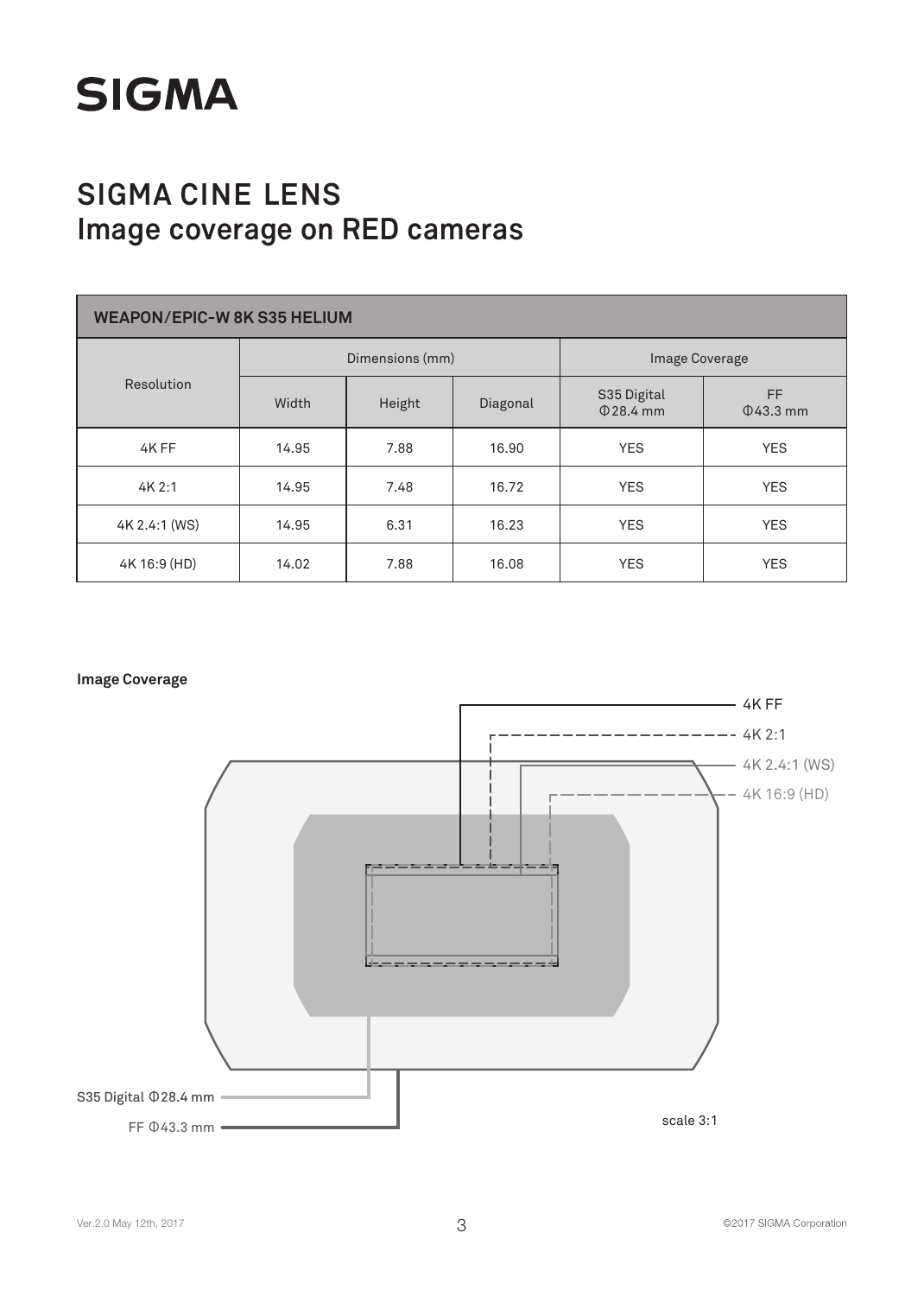

| <b>WEAPON DRAGON 8K VV</b> |       |                 |          |                            |                       |  |  |  |
|----------------------------|-------|-----------------|----------|----------------------------|-----------------------|--|--|--|
|                            |       | Dimensions (mm) |          |                            | Image Coverage        |  |  |  |
| Resolution                 | Width | Height          | Diagonal | S35 Digital<br>$Q$ 28.4 mm | FF.<br>$\Phi$ 43.3 mm |  |  |  |
| 8KFF                       | 40.96 | 21.60           | 46.31    | N <sub>O</sub>             | NO.                   |  |  |  |
| 8K 2:1                     | 40.96 | 20.48           | 45.79    | NO.                        | NO.                   |  |  |  |
| 8K 2.4:1 (WS)              | 40.96 | 17.27           | 44.45    | N <sub>O</sub>             | NO.                   |  |  |  |
| 8K 16:9 (HD)               | 38.38 | 21.60           | 44.04    | N <sub>O</sub>             | NO.                   |  |  |  |

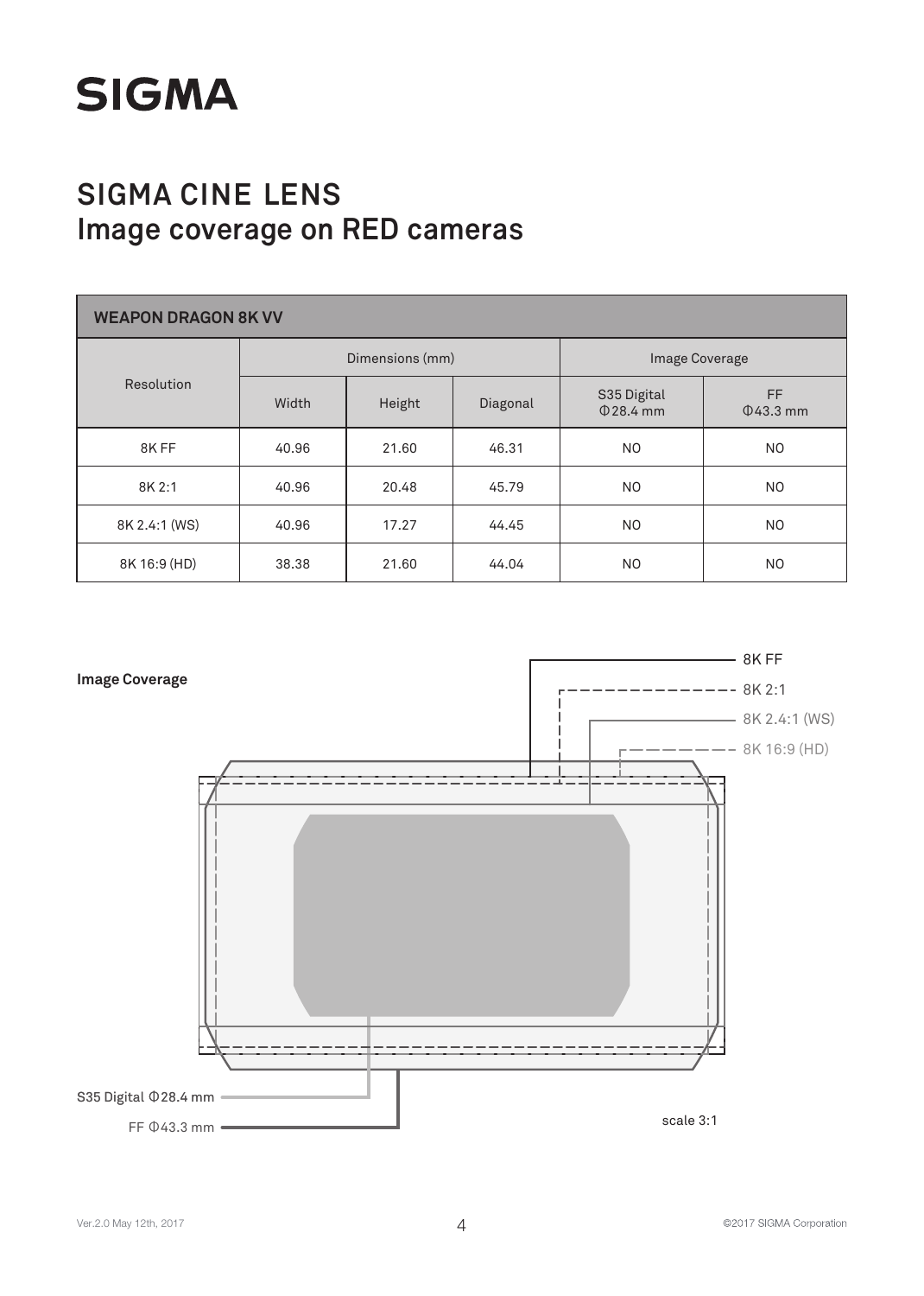

| <b>WEAPON DRAGON / EPIC DRAGON / SCARLET DRAGON</b> |                 |        |           |                            |                       |  |
|-----------------------------------------------------|-----------------|--------|-----------|----------------------------|-----------------------|--|
|                                                     | Dimensions (mm) |        |           | Image Coverage             |                       |  |
| Resolution                                          | Width           | Height | Diagional | S35 Digital<br>$0.28.4$ mm | FF.<br>$\Phi$ 43.3 mm |  |
| 6K FF                                               | 30.72           | 15.8   | 34.55     | N <sub>O</sub>             | <b>YES</b>            |  |
| 6K 2:1                                              | 30.72           | 15.36  | 34.35     | N <sub>O</sub>             | <b>YES</b>            |  |
| 6K 2.4:1 (WS)                                       | 30.72           | 12.96  | 33.34     | N <sub>O</sub>             | <b>YES</b>            |  |
| 6K 16:9 (HD)                                        | 27.84           | 15.66  | 31.94     | NO.                        | <b>YES</b>            |  |

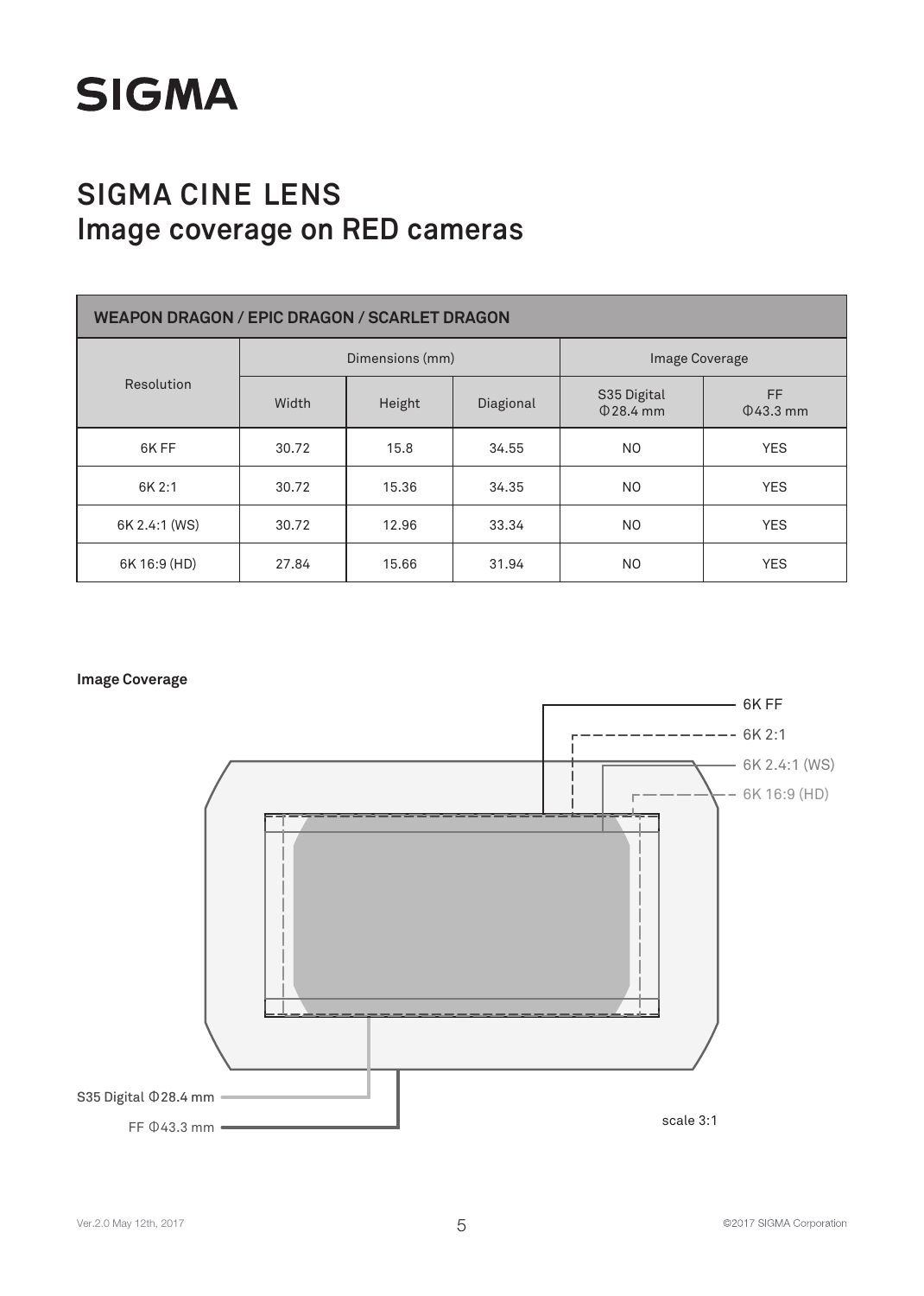

| WEAPON DRAGON / SCARLET-W DRAGON / EPIC DRAGON / SCARLET DRAGON |                 |        |          |                               |                       |  |
|-----------------------------------------------------------------|-----------------|--------|----------|-------------------------------|-----------------------|--|
|                                                                 | Dimensions (mm) |        |          | <b>Image Coverage</b>         |                       |  |
| Resolution                                                      | Width           | Height | Diagonal | S35 Digital<br>$\Phi$ 28.4 mm | FF.<br>$\Phi$ 43.3 mm |  |
| 5K FF                                                           | 25.6            | 13.5   | 28.94    | N <sub>O</sub>                | <b>YES</b>            |  |
| 5K 2:1                                                          | 25.6            | 12.8   | 28.62    | N <sub>O</sub>                | <b>YES</b>            |  |
| 5K 2.4:1 (WS)                                                   | 25.6            | 10.8   | 27.78    | <b>YES</b>                    | <b>YES</b>            |  |
| 5K 16:9 (HD)                                                    | 24              | 13.5   | 27.54    | <b>YES</b>                    | <b>YES</b>            |  |



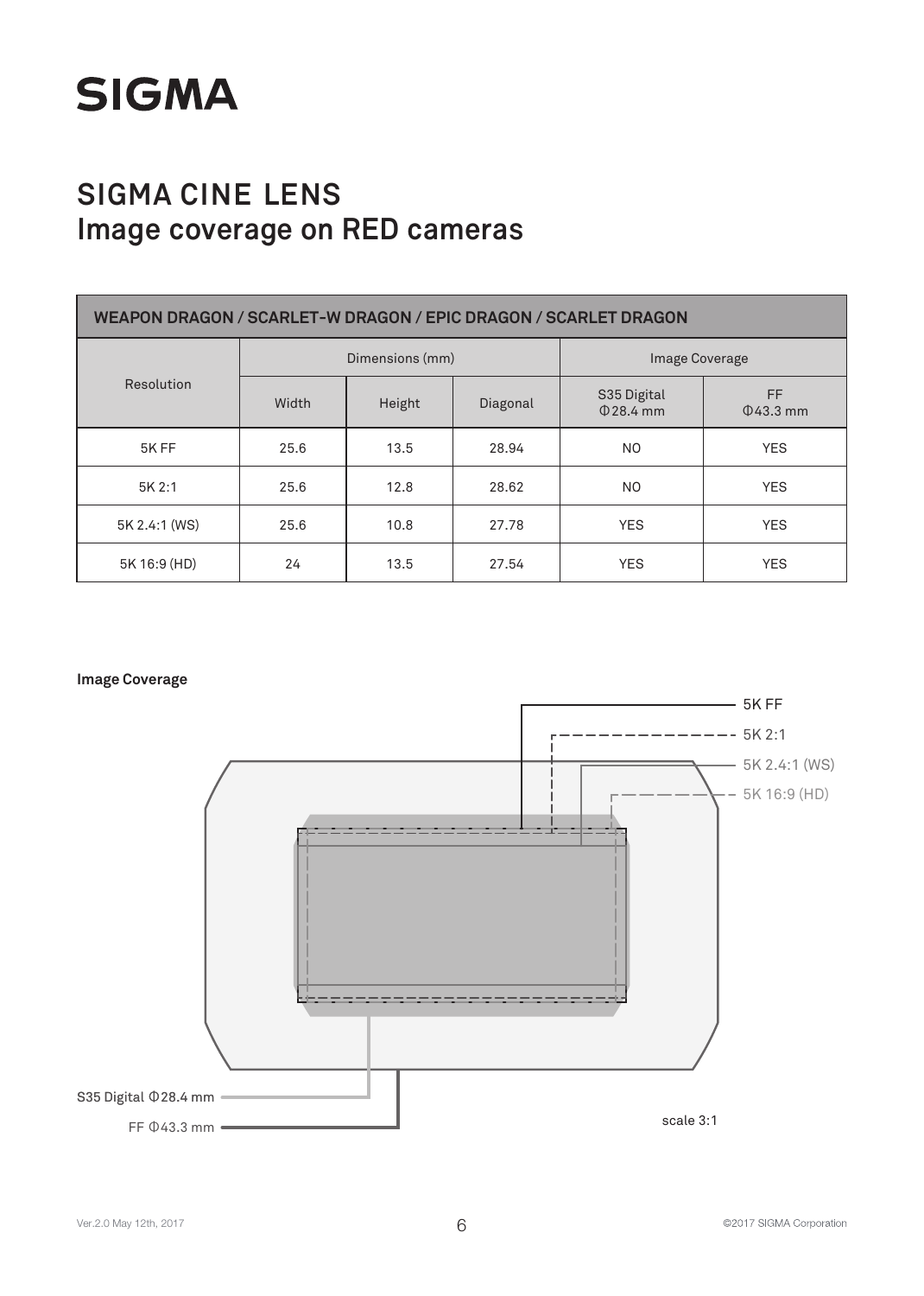

| WEAPON DRAGON / SCARLET-W DRAGON / EPIC DRAGON / SCARLET DRAGON |                 |        |          |                            |                       |  |
|-----------------------------------------------------------------|-----------------|--------|----------|----------------------------|-----------------------|--|
|                                                                 | Dimensions (mm) |        |          | <b>Image Coverage</b>      |                       |  |
| Resolution                                                      | Width           | Height | Diagonal | S35 Digital<br>$0.28.4$ mm | FF.<br>$\Phi$ 43.3 mm |  |
| 4.5K FF                                                         | 23.04           | 12.06  | 26.01    | <b>YES</b>                 | <b>YES</b>            |  |
| 4.5K2:1                                                         | 23.04           | 11.52  | 25.76    | <b>YES</b>                 | <b>YES</b>            |  |
| 4.5K 2.4:1 (WS)                                                 | 23.04           | 9.72   | 25.01    | <b>YES</b>                 | <b>YES</b>            |  |
| 4.5K 16:9 (HD)                                                  | 21.12           | 11.88  | 24.23    | <b>YES</b>                 | <b>YES</b>            |  |

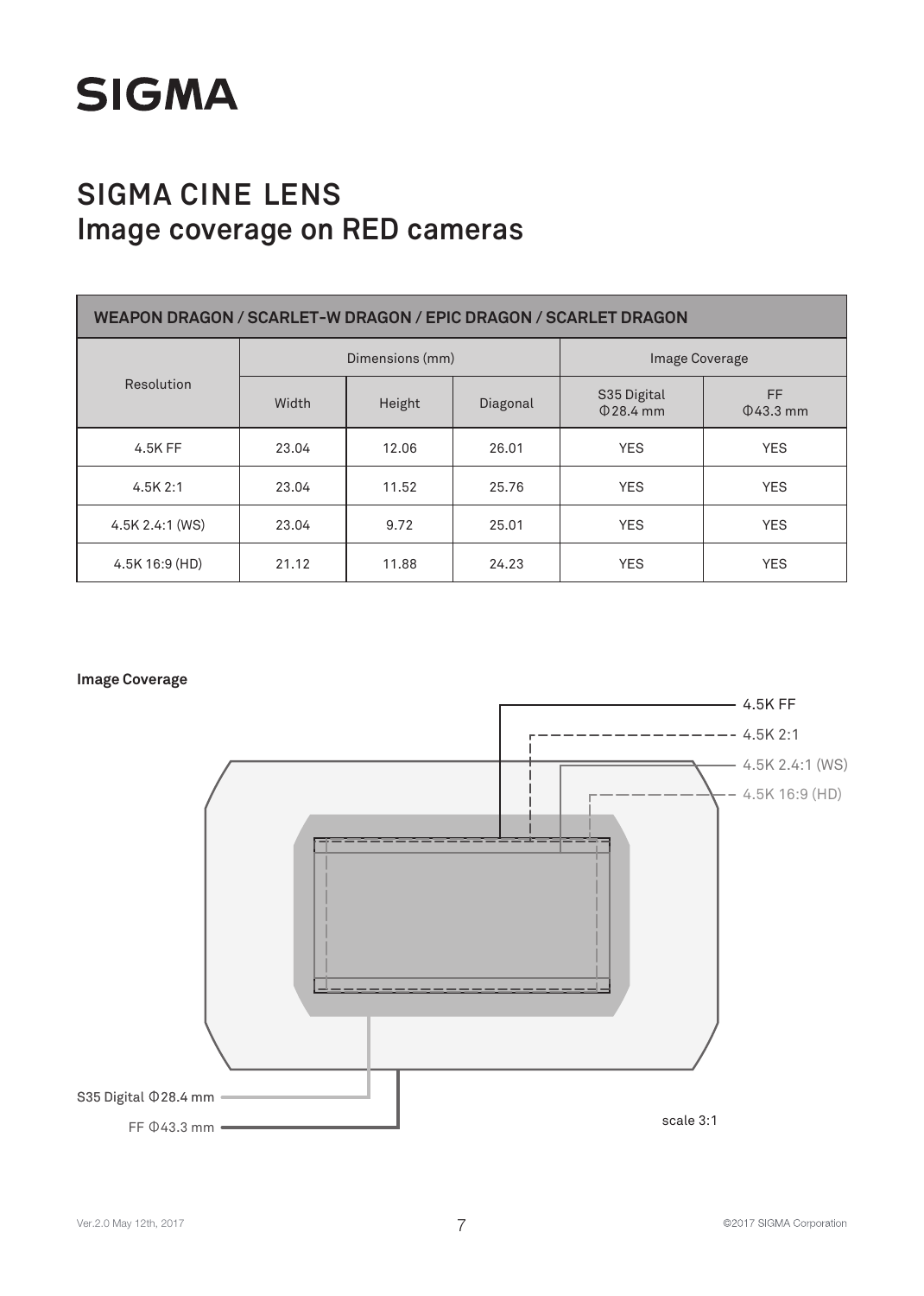

| <b>RAVEN DRAGON</b> |                 |        |          |                               |                       |  |  |
|---------------------|-----------------|--------|----------|-------------------------------|-----------------------|--|--|
|                     | Dimensions (mm) |        |          | Image Coverage                |                       |  |  |
| Resolution          | Width           | Height | Diagonal | S35 Digital<br>$\Phi$ 28.4 mm | FF.<br>$\Phi$ 43.3 mm |  |  |
| 4.5K2.1:1           | 23.04           | 10.8   | 25.45    | <b>YES</b>                    | <b>YES</b>            |  |  |
| 4.5K 2.4:1 (WS)     | 23.04           | 9.72   | 25.01    | <b>YES</b>                    | <b>YES</b>            |  |  |

**Image Coverage**

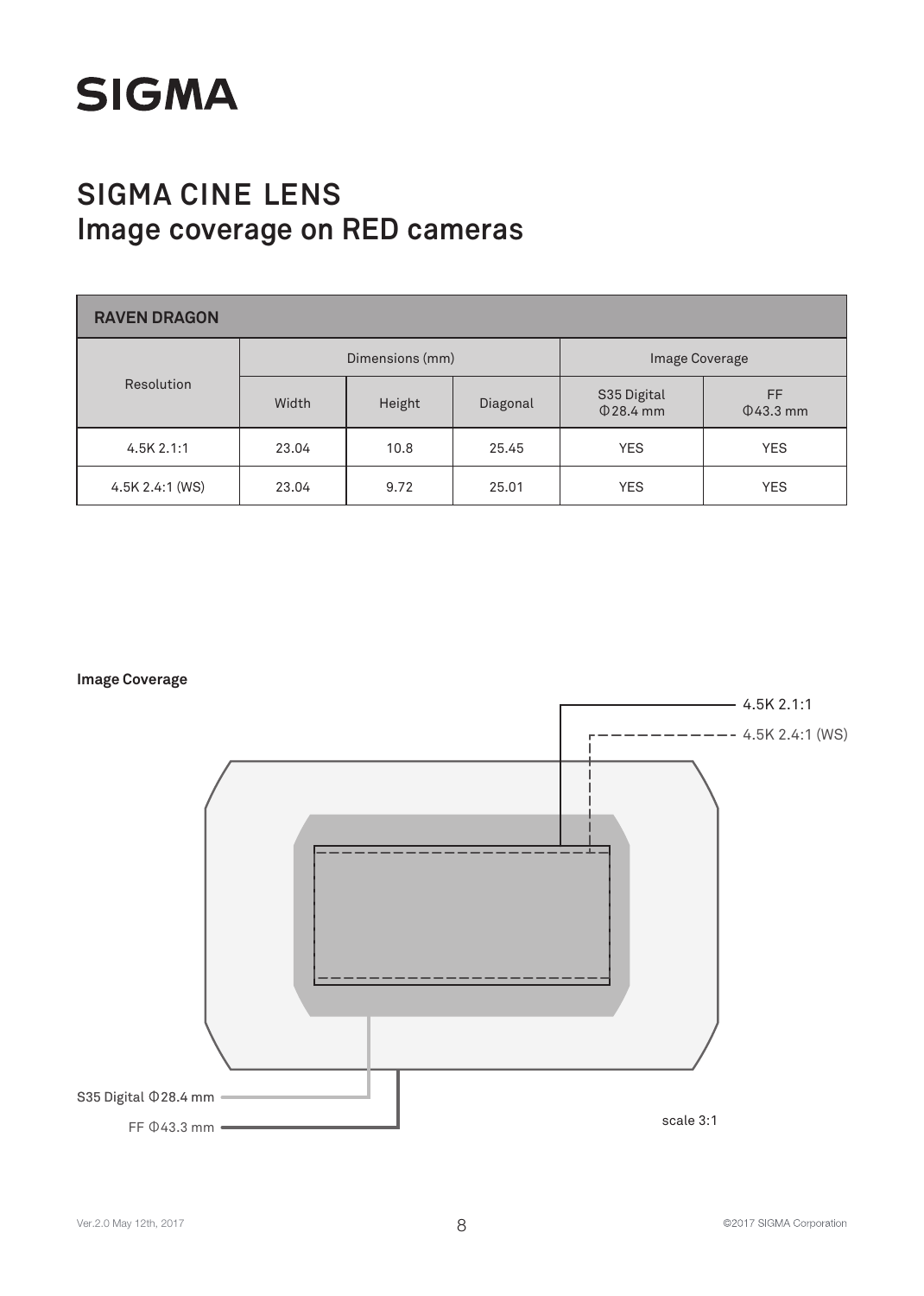

| WEAPON DRAGON / SCARLET-W DRAGON / EPIC DRAGON / SCARLET DRAGON / RAVEN DRAGON |                 |        |          |                               |                             |  |
|--------------------------------------------------------------------------------|-----------------|--------|----------|-------------------------------|-----------------------------|--|
|                                                                                | Dimensions (mm) |        |          | <b>Image Coverage</b>         |                             |  |
| Resolution                                                                     | Width           | Height | Diagonal | S35 Digital<br>$\Phi$ 28.4 mm | <b>FF</b><br>$\Phi$ 43.3 mm |  |
| 4K FF                                                                          | 20.48           | 10.8   | 23.15    | <b>YES</b>                    | <b>YES</b>                  |  |
| 4K2:1                                                                          | 20.48           | 10.24  | 22.9     | <b>YES</b>                    | <b>YES</b>                  |  |
| 4K 2.4:1 (WS)                                                                  | 20.48           | 8.64   | 22.23    | <b>YES</b>                    | <b>YES</b>                  |  |
| 4K 16:9 (HD)                                                                   | 19.2            | 10.8   | 22.03    | <b>YES</b>                    | <b>YES</b>                  |  |

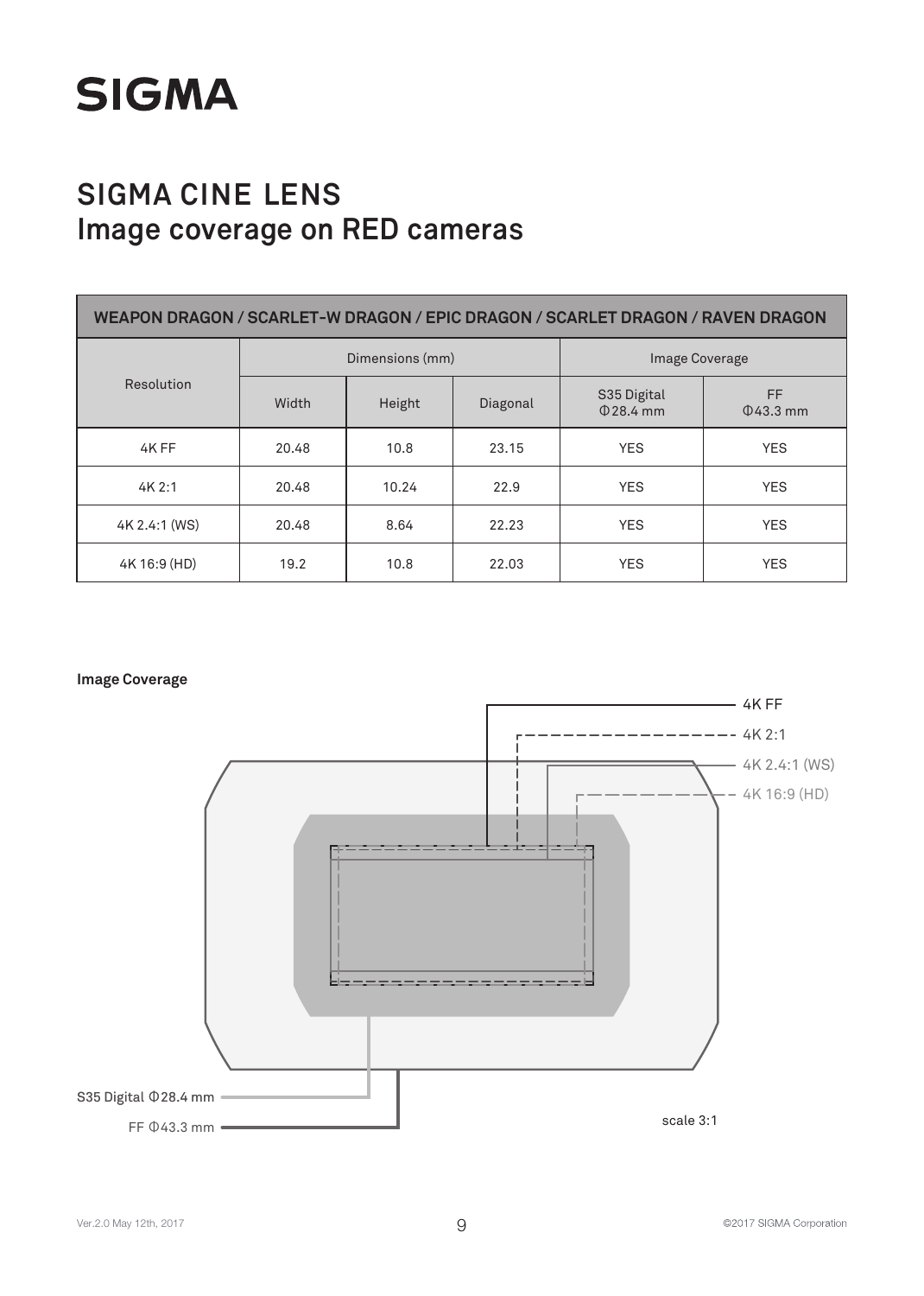

| EPIC MYSTERIUM-X / SCARLET MYSTERIUM-X |       |                 |          |                            |                       |  |
|----------------------------------------|-------|-----------------|----------|----------------------------|-----------------------|--|
|                                        |       | Dimensions (mm) |          | Image Coverage             |                       |  |
| Resolution                             | Width | Height          | Diagonal | S35 Digital<br>$0.28.4$ mm | FF.<br>$\Phi$ 43.3 mm |  |
| 5K FF                                  | 27.65 | 14.58           | 31.26    | N <sub>O</sub>             | <b>YES</b>            |  |
| 5K 2:1                                 | 27.65 | 13.82           | 30.91    | N <sub>O</sub>             | <b>YES</b>            |  |
| 5K 2.4:1 (WS)                          | 27.65 | 11.66           | 30.01    | N <sub>O</sub>             | <b>YES</b>            |  |
| 5K 16:9 (HD)                           | 25.92 | 14.58           | 29.74    | N <sub>O</sub>             | <b>YES</b>            |  |



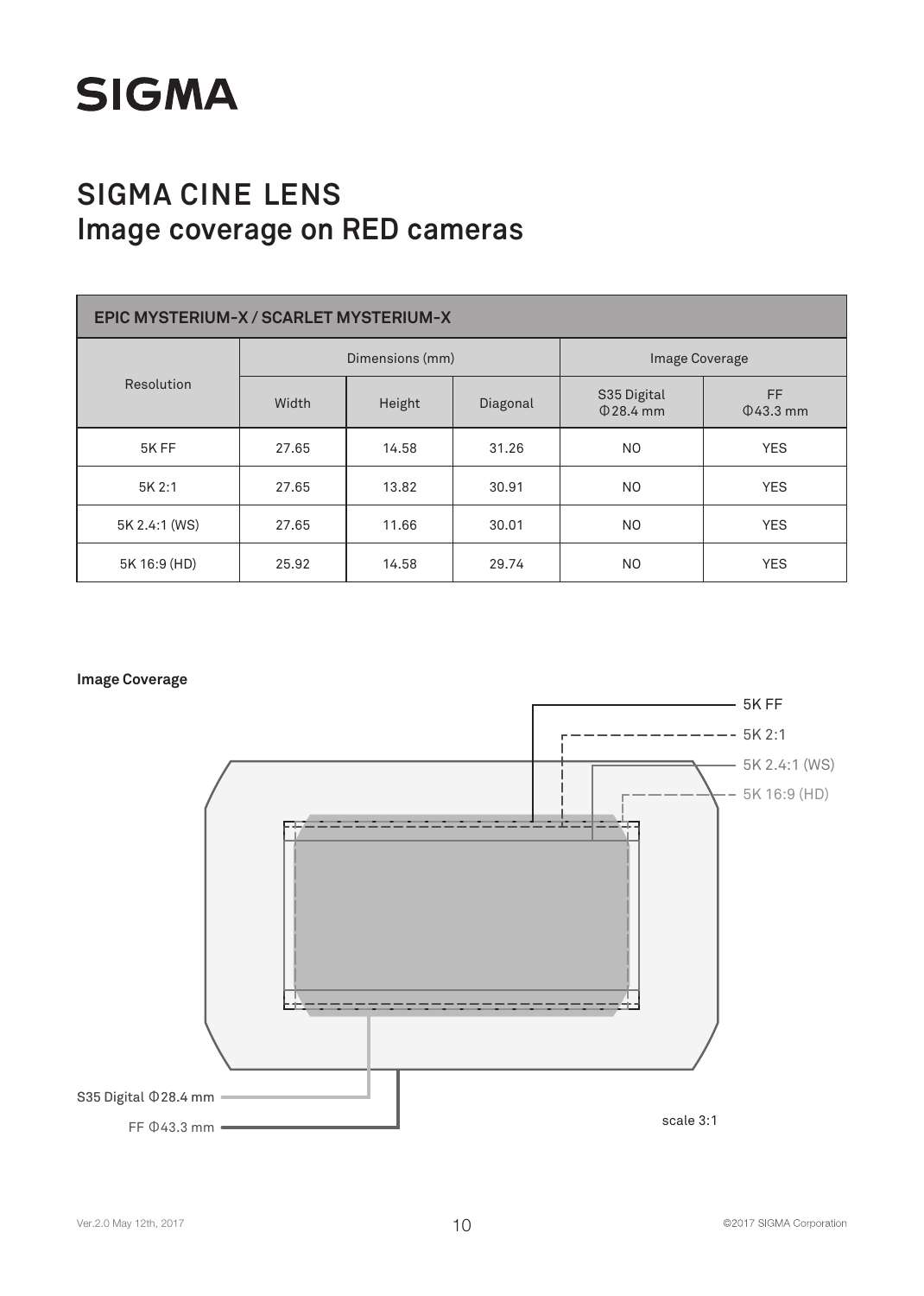

| EPIC MYSTERIUM-X / SCARLET MYSTERIUM-X |                 |        |          |                               |                      |  |
|----------------------------------------|-----------------|--------|----------|-------------------------------|----------------------|--|
| Resolution                             | Dimensions (mm) |        |          | <b>Image Coverage</b>         |                      |  |
|                                        | Width           | Height | Diagonal | S35 Digital<br>$\Phi$ 28.4 mm | FF<br>$\Phi$ 43.3 mm |  |
| 4K FF                                  | 22.12           | 11.66  | 25.01    | <b>YES</b>                    | <b>YES</b>           |  |
| 4K 2.4:1 (WS)                          | 22.12           | 9.22   | 23.96    | <b>YES</b>                    | <b>YES</b>           |  |
| 4K 16:9 (HD)                           | 20.74           | 11.66  | 23.79    | <b>YES</b>                    | <b>YES</b>           |  |

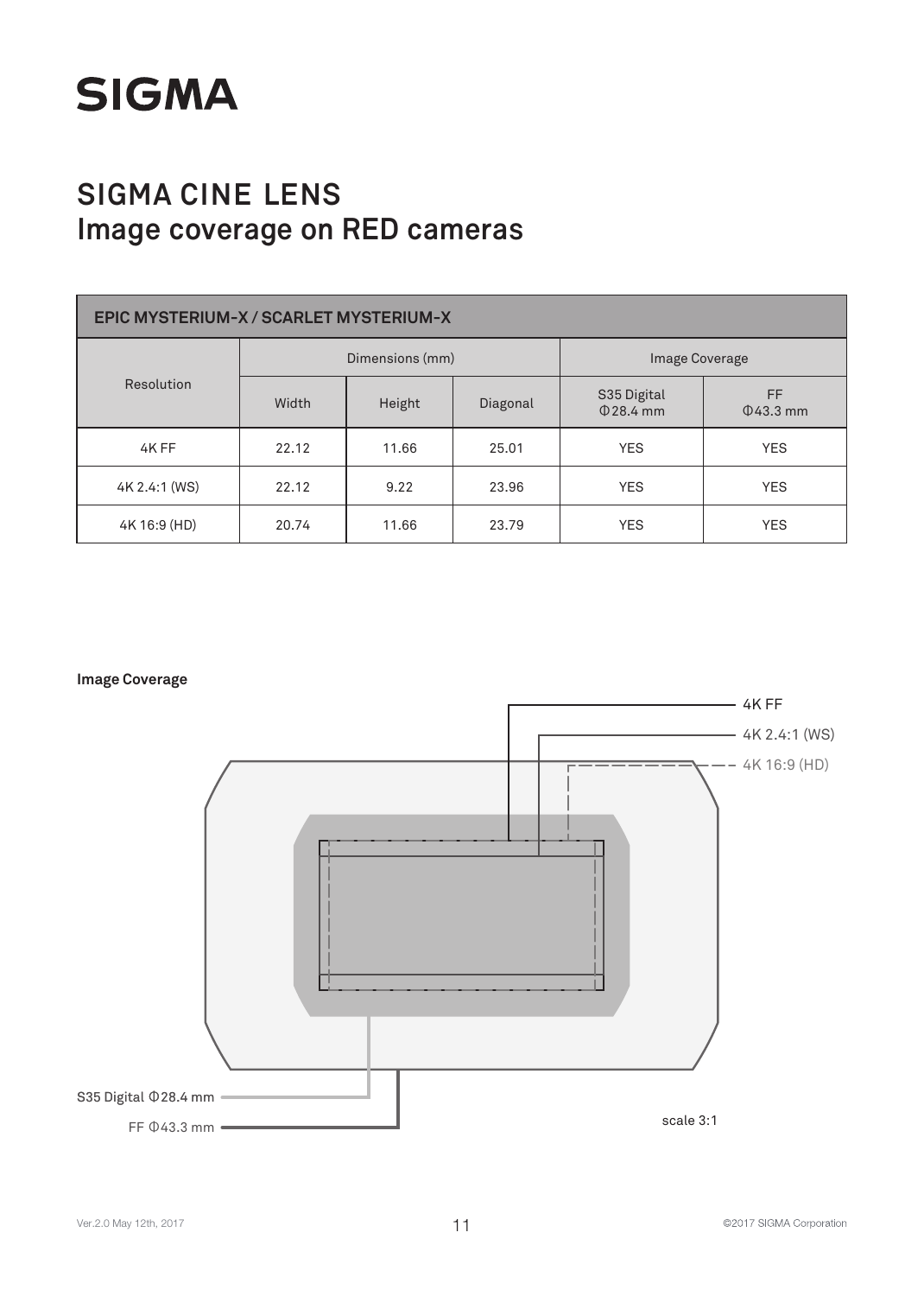# **SIGMA**

# **SIGMA CINE LENS Image coverage on SONY cameras**

| <b>VENICE</b> |       |                 |           |                            |                       |  |
|---------------|-------|-----------------|-----------|----------------------------|-----------------------|--|
|               |       | Dimensions (mm) |           | Image Coverage             |                       |  |
| Resolution    | Width | Height          | Diagional | S35 Digital<br>$Q$ 28.4 mm | FF.<br>$\Phi$ 43.3 mm |  |
| 6K 3:2        | 35.9  | 24.0            | 43.2      | N <sub>O</sub>             | <b>YES</b>            |  |
| 6K 2.39:1     | 35.9  | 15.0            | 38.9      | N <sub>O</sub>             | <b>YES</b>            |  |
| 6K 1.85:1     | 35.9  | 19.4            | 40.8      | N <sub>O</sub>             | <b>YES</b>            |  |
| 6K 17:9       | 35.9  | 18.9            | 40.6      | N <sub>O</sub>             | <b>YES</b>            |  |
| 5.7K 16:9     | 33.7  | 18.9            | 38.6      | N <sub>O</sub>             | <b>YES</b>            |  |

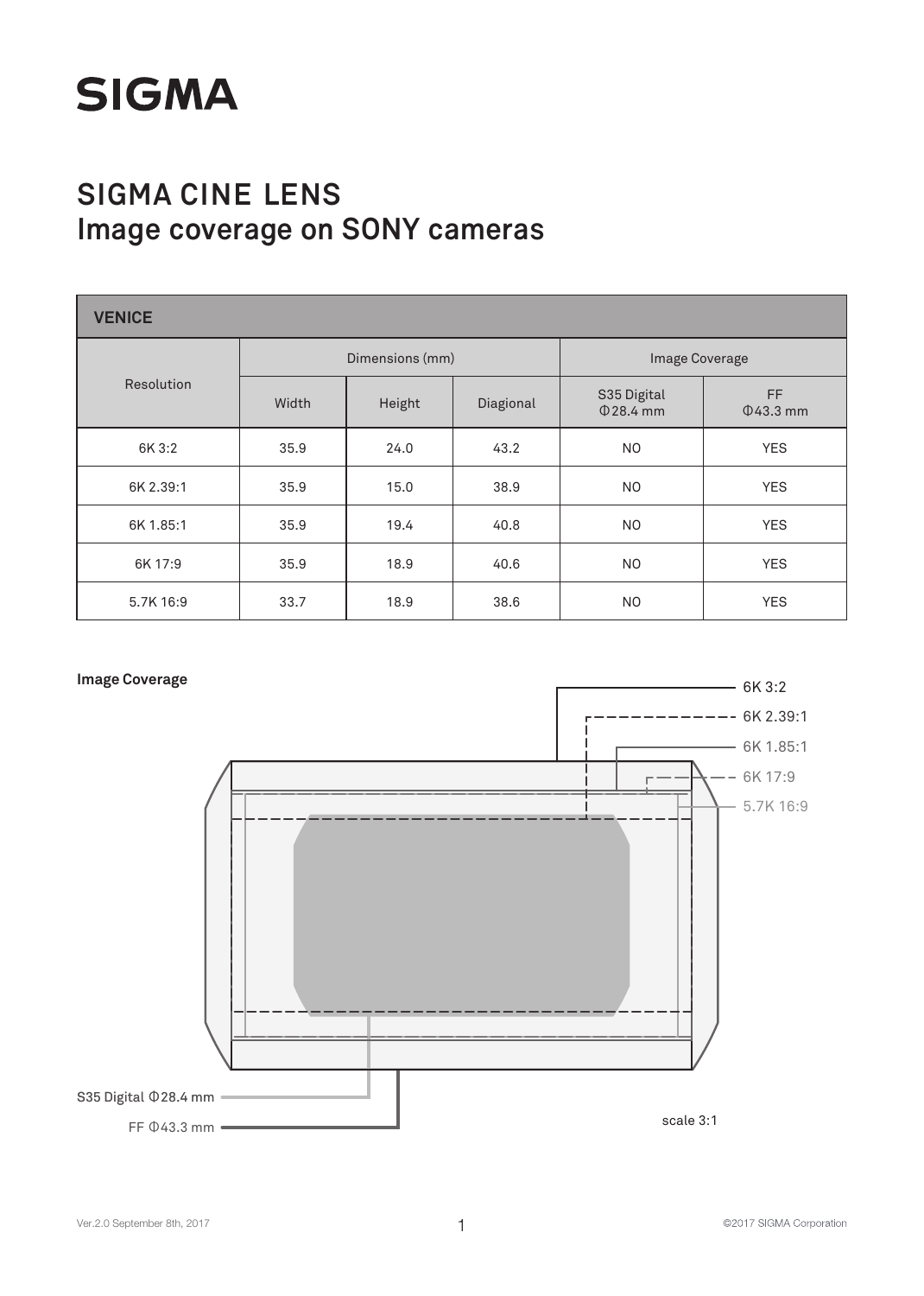

| <b>VENICE</b> |                 |        |          |                            |                      |  |  |
|---------------|-----------------|--------|----------|----------------------------|----------------------|--|--|
|               | Dimensions (mm) |        |          | Image Coverage             |                      |  |  |
| Resolution    | Width           | Height | Diagonal | S35 Digital<br>$Q$ 28.4 mm | FF<br>$\Phi$ 43.3 mm |  |  |
| 4K 17:9       | 24.3            | 12.8   | 27.5     | <b>YES</b>                 | <b>YES</b>           |  |  |
| 3.8K 16:9     | 22.8            | 12.8   | 26.1     | <b>YES</b>                 | <b>YES</b>           |  |  |

**Image Coverage**